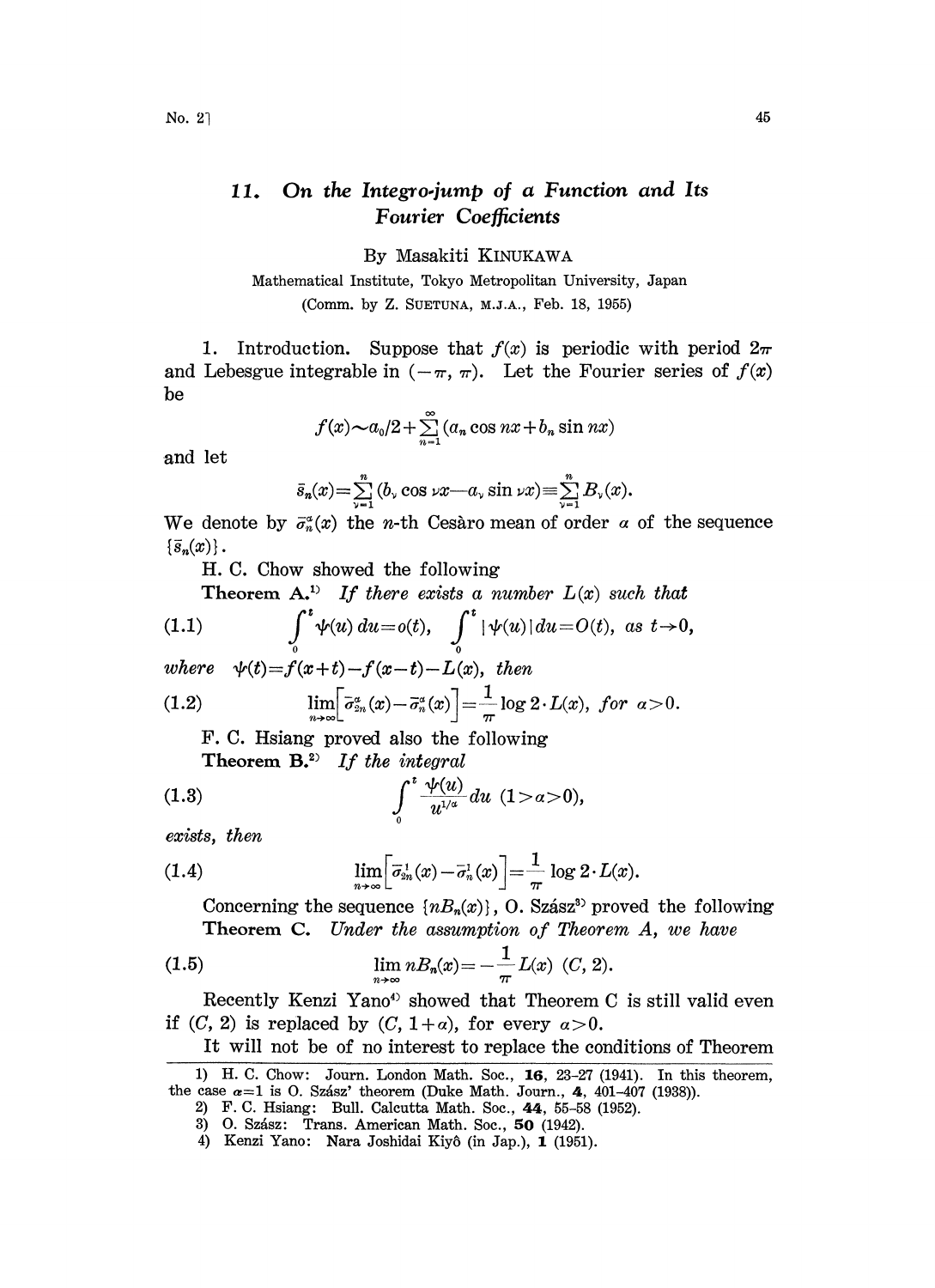Theorem 1. If 
$$
0 < a < 1
$$
 and  
(1.6) 
$$
\int^t \psi(u) du = o(t^{1/a}), \text{ as } t \to 0,
$$

then the relation  $(1.2)$  holds.

The condition (1.6) is more general than (1.3) in Theorem B. Theorem 1 may be generalized in the following form:

Theorem 2. If  $0 < \beta < \gamma$ ,  $\alpha = \beta/(\gamma - \beta + 1)$ ,  $0 < \alpha < 2$ and

$$
\psi_{\beta}(t) \equiv \frac{1}{\Gamma(\beta)} \int_{0}^{t} (t-u)^{\beta-1} \psi(u) du = o(t^{\tau}), \ \ as \ \ t \to 0,
$$

then the relation (1.2) holds.

Concerning the summability of the sequence  $\{nB_n(x)\}\,$ , we get similar theorems:

Theorem 3. Under the assumption of Theorem 1, we have

(1.7) 
$$
\lim_{n \to \infty} n B_n(x) = -\frac{1}{\pi} L(x) \quad (C, 1 + \alpha).
$$

Theorem 4. Under the assumption of Theorem 2, we have the relation (1.7).

2. For the proof of above theorems, we need the following lemmas.

**Lemma 1.**<sup>5)</sup> If  $a > -1$  and  $\bar{r}_n^a(x)$  denotes the n-th Cesaro mean of order a of the sequence  $\{nB_n(x)\}\$ , then

$$
\begin{array}{c}\scriptstyle \overline{\tau}^a_n(x)=n\left\{\overline{\sigma}^a_n(x)-\overline{\sigma}^a_{n-1}(x)\right\}.\\\scriptstyle \overline{\tau}^{\pi+1}_n(x)=\left(\alpha+1\right)\left\{\overline{\sigma}^a_n(x)-\overline{\sigma}^{a+1}_n(x)\right\}. \end{array}
$$

Lemma 2.<sup>6)</sup> If  $g_n^3(t)$  denotes the n-th Cesaro mean of order a of the sequence  $\{g_n(t)\}\$ , where  $g_n(t)=\cos nt\ (n\geq 1)$  and  $g_0(t)=1/2$ , then we have

$$
\left|\left(\frac{d}{dt}\right)^{k}g_{n}^{\alpha}(t)\right|\begin{cases} \leq A n^{k} & (k\geq 0),\\ \leq A n^{-2}t^{-k-2} & (k\leq a-2),\\ \leq A n^{k-\alpha}t^{-\alpha} & (k>a-2),\end{cases}
$$

for  $a>0$ ,  $0 < t < \pi$  and  $k=0, 1, 2, \ldots$ .

Lemma 3.<sup>7)</sup> If  $h_n^{\alpha}(t) = \sum_{n=1}^{\infty} g_{\nu}^{\alpha}(t)/\nu$ , then

$$
\left|\left(\frac{d}{dt}\right)^kh_n^a(t)\right|\begin{cases}\leq An^k&(k\geq 0),\\ \leq An^{-2}t^{-k-2}&(k\leq a-1),\\ \leq An^{k-a-1}t^{-a-1}&(k>a-1),\end{cases}
$$

for  $a > 0$ ,  $0 < t < \pi$  and  $k = 1, 2, \ldots$ .

We shall prove Theorem 1. After H.C. Chow, we write

<sup>5)</sup> E. Kogbetliantz: Mémorial des Sciences Math., 5, 23-30 (1931) (cf. Chow: loc. cit.).

<sup>6)</sup> Cf. Chow: Loc. cir. and A. Zygumund: Trigonometrical series, 258-259 (1935). 7) Cf. Chow: Loc. cir.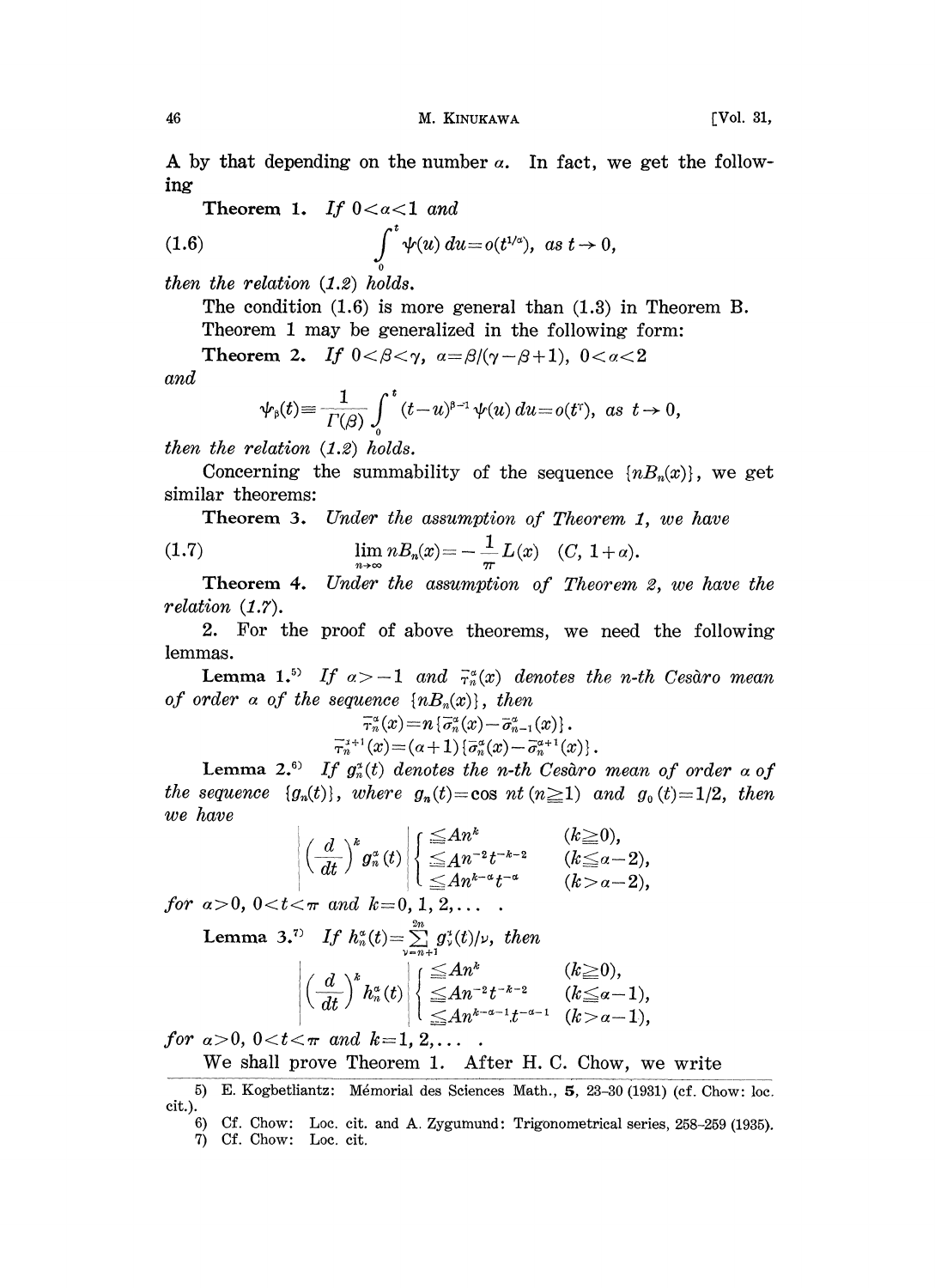No. 2] On the Integro-jump of a Function and Its Fourier Coefficients

$$
n B_n(x) = \frac{n}{\pi} \int_0^{\pi} \{f(x+t) - f(x-t)\} \sin nt \, dt
$$
  
= 
$$
-\frac{1}{\pi} \int_0^{\pi} \{f(x+t) - f(x-t)\} \frac{d}{dt} \cos nt \, dt,
$$

then

(2.1) 
$$
\bar{\tau}_n^{\alpha}(x) = -\frac{1}{\pi} \int_0^{\pi} \left\{ f(x+t) - f(x-t) \right\} \frac{d}{dt} g_n^{\alpha}(t) dt,
$$

and hence, by Lemma 1,

(2.2) 
$$
\overline{\sigma}_{2n}^{\alpha}(x) - \overline{\sigma}_{n}^{\alpha}(x) = -\frac{1}{\pi} \int_{0}^{\pi} \left\{ f(x+t) - f(x-t) \right\} \frac{d}{dt} h_n^{\alpha}(t) dt.
$$

If we put 
$$
\mathcal{Q}_n = -\frac{1}{\pi} \int_0^{\pi} \frac{d}{dt} h_n^{\alpha}(t) dt
$$
, then  

$$
-\pi \Big[ \bar{\sigma}_{2n}^{\alpha}(x) - \bar{\sigma}_n^{\alpha}(x) - \mathcal{Q}_n L(x) \Big] = \int_0^{\pi} \psi(t) \frac{d}{dt} h_n^{\alpha}(t) dt = I,
$$

say. Since the sequence  $\{(-1)^n-1\}$  is summable  $(C, \alpha)$  to  $-1$  for say. Since the sequence  $\{(-1)^n - 1\}$  is summable  $(C, \alpha)$  to  $-1$  for every  $\alpha > 0$ , it follows that  $\Omega_n = \frac{1}{\pi} \log 2 + o(1)$ , as  $n \to \infty$ . Therefore it is sufficient to show that  $I=o(1)$  as  $n\rightarrow\infty$ . We devide the integral I into two parts such that

$$
I=\int\limits_{0}^{k/n^{d/(1+d)}}\int\limits_{k/n^{d/(1+d)}}^{\pi}=I_1+I_2,
$$

where, by Lemma 3,

$$
|I_2|\leqq \frac{A}{n^\alpha}\int_{k/n^{d/(1+\alpha)}}^\pi |\psi(t)| t^{-\alpha-1}\,dt\leqq \frac{A}{n^\alpha}\frac{n^\alpha}{k^{1+\alpha}}\int\limits_0^\pi |\psi(t)|\,dt{\leqq} Ak^{-1-\alpha}.
$$

On the other hand, we get, by integration by parts,

$$
I_1 = \left[ \psi_1(t) \frac{d}{dt} h_n^a(t) \right]_0^{k/n^{a/(1+a)}} - \int_0^{k/n^{a/(1+a)}} \psi_1(t) \left( \frac{d}{dt} \right)^2 h_n^a(t) dt.
$$

When  $k$  is fixed,

$$
I_{1} = \left[ \psi_{1}(t) \frac{d}{dt} h_{n}^{a}(t) \right]_{0}^{1/n} + \left[ \psi_{1}(t) \frac{d}{dt} h_{n}^{a}(t) \right]_{1/n}^{k/n^{d/(1+a)}} - \left\{ \int_{0}^{1/n} + \int_{1/n}^{k/n^{d/(1+a)}} \right\} \psi_{1}(t) \left( \frac{d}{dt} \right)^{2} h_{n}^{a}(t) dt = o\left( n \left[ t^{1/a} \right]_{0}^{1/n} \right) + o\left( \frac{1}{n^{a}} \left[ t^{1/a - a - 1} \right]_{1/n}^{k/n^{d/(1+a)}} \right) + o\left( n^{2} \int_{0}^{1/n} t^{1/a} dt \right) + o\left( n^{1-a} \int_{1/n}^{k/n^{d/(1+a)}} t^{1/a - a - 1} dt \right) = o(1) + o(1/n^{1/a - 1}) + o(k^{1/a - a - 1}/n^{1/(1+a)}) + o(1/n^{1/a - 1}) + o(1/n^{1/a - 1}) + o(k^{1/a - a}/n^{a - 1 + \frac{1-a^{2}}{a} - \frac{a}{1+a}})
$$
  
= o(1),

as  $n \rightarrow \infty$ . Hence we have

$$
\varlimsup_{n\to\infty}\pi\,|\,\bar\sigma_{\scriptscriptstyle 2n}^{\scriptscriptstyle\alpha}(x)-\bar\sigma_{\scriptscriptstyle n}^{\scriptscriptstyle\alpha}(x)-\mathcal{Q}_n\,L(x)\,|\leq\!Ak^{-1-a}.
$$